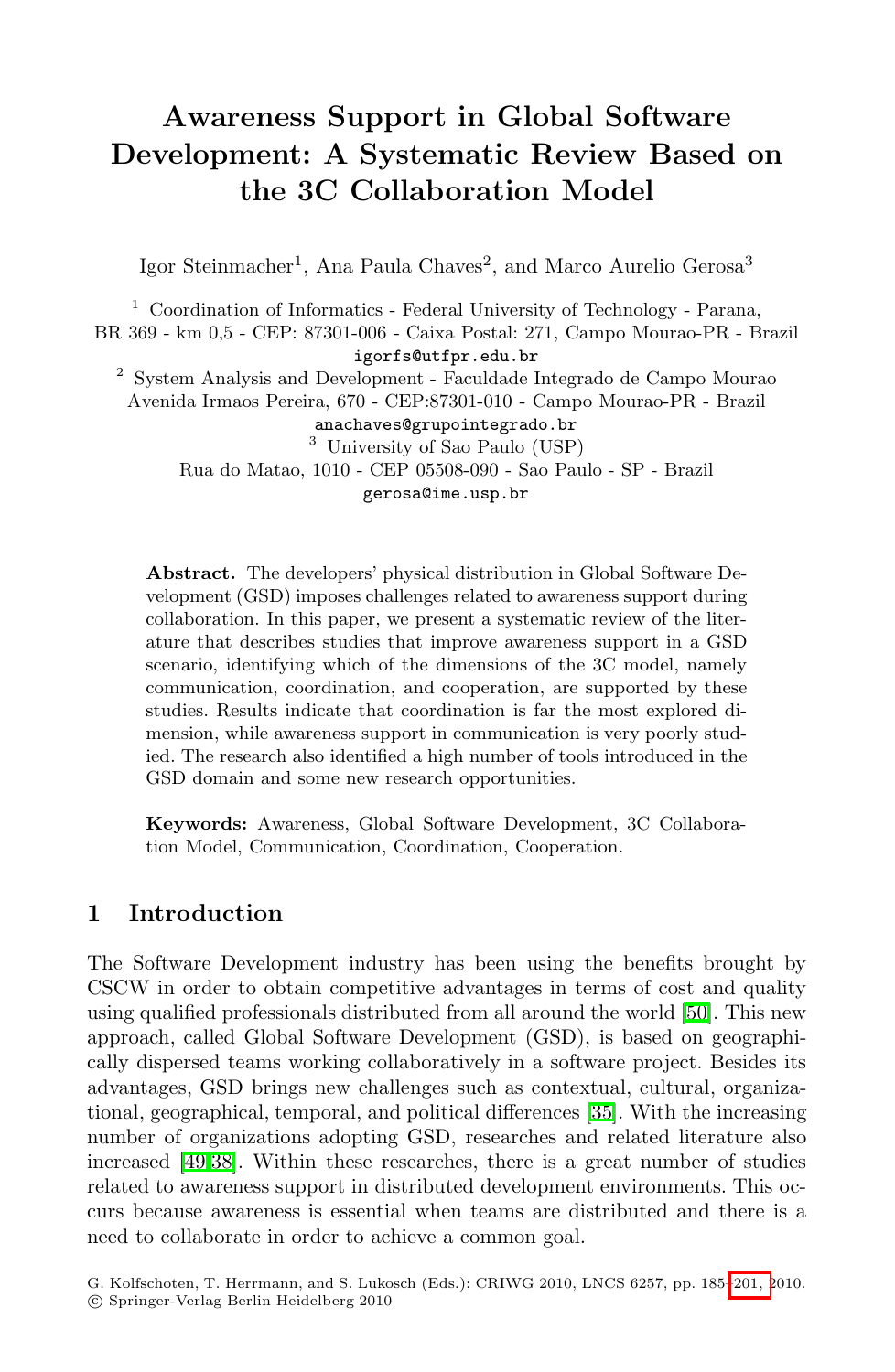In this paper, we report a systematic literature review on awareness support within the GSD scenario. Its purpose was to identify awareness studies that brought improvements to collaboration in GSD. For the purpose of analysis the improvements were classified into the three dimensions of the 3C Collaboration Model **27**. According to this model, commonly used in the CSCW literature, the collaboration is analyzed from the communication, coordination, and cooperation points of view. The systematic review also identified aspects upon which researchers have focused more intently, thus allowing analysis and identification of current challenges and opportunities for future works.

<span id="page-1-0"></span>This paper is organized as following: in Section  $2 \nvert \mathbf{z} \rvert$  we present the concepts of awareness and the  $3C$  model; in Section  $3$  we present the systematic review, including its planning, conduction, and analysis; in Section  $\overline{4}$  we classify and summarize the improvements and the opportunities identified on this review; and, in Section  $\overline{\mathbf{5}}$ , we discuss our findings and the limitations of our review.

# 2 Awareness and the 3C Collaboration Model

Awareness was defined by Dourish and Belloti <sup>[\[18\]](#page-14-1)</sup> as "an understanding of the activities of others, which provides a context for one's own activities." Its objective is to allow a group of people working collaboratively to realize how and which of their contributions are relevant to the group activities. Awareness is concerned to support activities that involve two or more individuals, resources or services, voluntarily or involuntarily involved in any collaborative activity.

In GSD environments, collaborative teams are geographically dispersed. Thus, physical, temporal, and cultural distances make the difficulty of providing awareness more evident. The participants of a collaborative work often do not know other participants in person, work in different timezones, do not speak the same language and do not share the same culture. These, among other factors, hinder the information sharing  $\boxed{10}$ , increase the possibility of conflicts  $\boxed{53}$ , and inhibits informal interaction [\[7\]](#page-13-1) among team members.

The problems addressed by GSD affect communication, coordination, and cooperation among team members. This occurs due to the relationship between these elements and awareness. This relationship is reflected in the 3C collaboration model, which was originally proposed by Ellis et al.[\[21\]](#page-14-2) and later extended by Fuks et al.  $\boxed{26}$ . This model defines collaboration as the union of communication, coordination, and cooperation efforts, as represented by Figure  $\mathbb{I}$ .

Communication generates commitments that are managed by coordination. Moreover, during communication people negotiate and make decisions. Coordination arranges task for cooperation, helps managing conflicts, and organizes people to prevent loss of communication and of cooperation efforts. Cooperation is the joint operation of members of the group in a shared space, seeking to execute tasks, and generate and manipulate cooperation objects. To obtain success, cooperation demands more communication, generating a cycle that indicates the iterative nature of collaboration. Awareness is the element that intermediates each of the 3Cs, offering feedback to users actions and giving them information about other participants of a collaborative work  $\boxed{27,26}$ .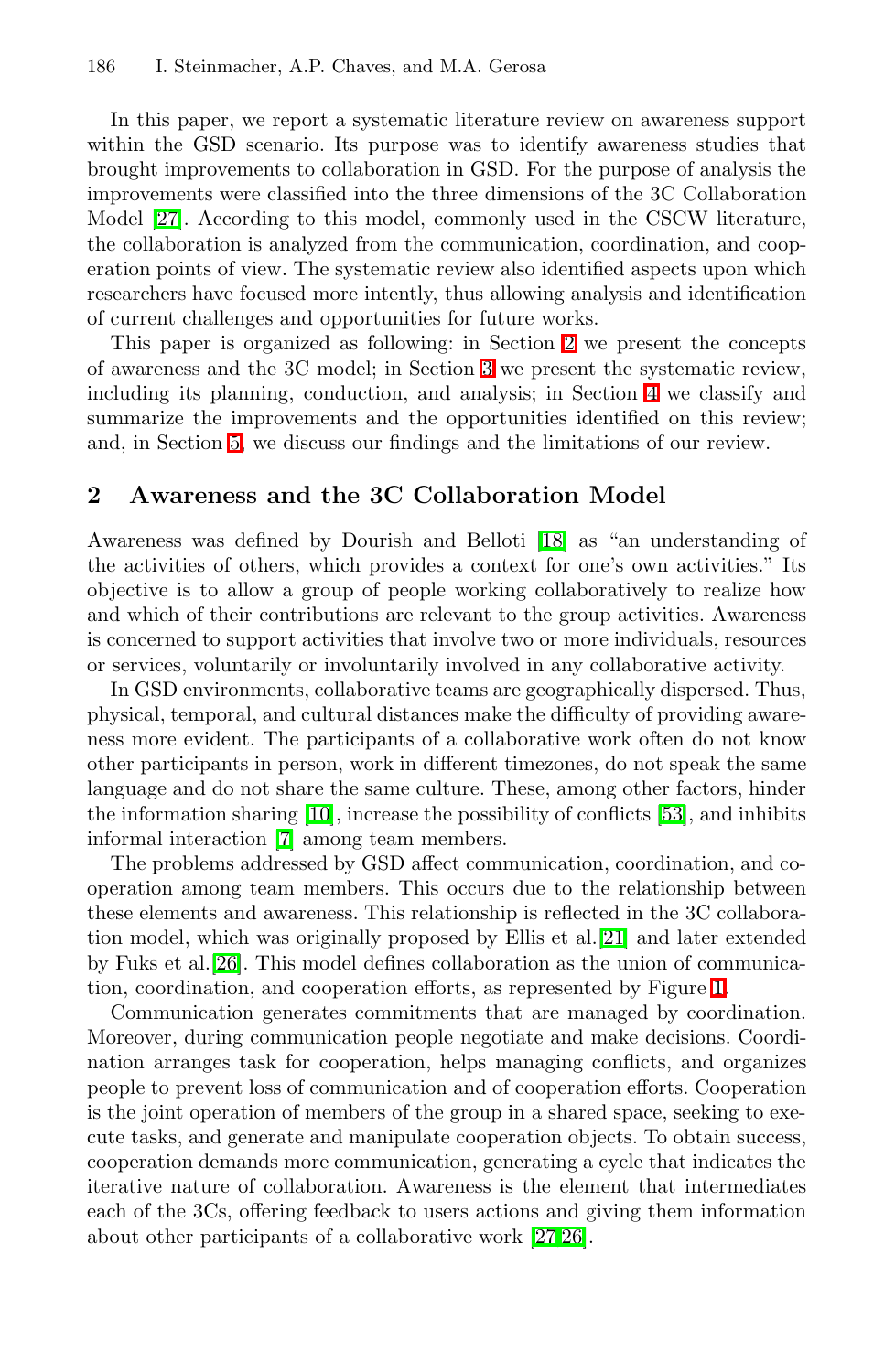<span id="page-2-0"></span>

Fig. 1. 3C collaboration model proposed by [\[21\]](#page-14-2) and adapted by [\[26\]](#page-14-3)

The relationship among the 3Cs may be used as a guidance to analyze a groupware application domain. A chat, for example, which is a communication tool, requires communication (exchange of messages), coordination (access policies), and cooperation (logging and sharing). Therefore, despite their separation for analysis, there is a constant interplay between them. Figure  $\overline{2}$  presents some applications positioned in the triangle formed by the 3 dimensions.

<span id="page-2-1"></span>

Fig. 2. Applications spread in the triangle formed by the 3C collaboration model [\[5\]](#page-13-2)

The 3C collaboration model has often been used in the literature to classify collaborative tools  $\boxed{5,45,44}$  $\boxed{5,45,44}$  $\boxed{5,45,44}$ . Organizing collaborative tools according to this model facilitates the analysis since it allows one to realize the problems related to each dimension separately, to compose a complete solution [\[27\]](#page-14-0). Moreover, as they are interrelated concepts, dealing with them separately may reveal factors that otherwise would be forgotten.

In this paper, studies that improve awareness support in GSD were analyzed and categorized according to the 3C dimension they mainly support. We adopted the following criteria to classify the studies:

Communication: when the study brings improvements to the way messages and information are exchanged among people, reducing gaps, ambiguity, or the effort needed to understand, establish, or continue a conversation;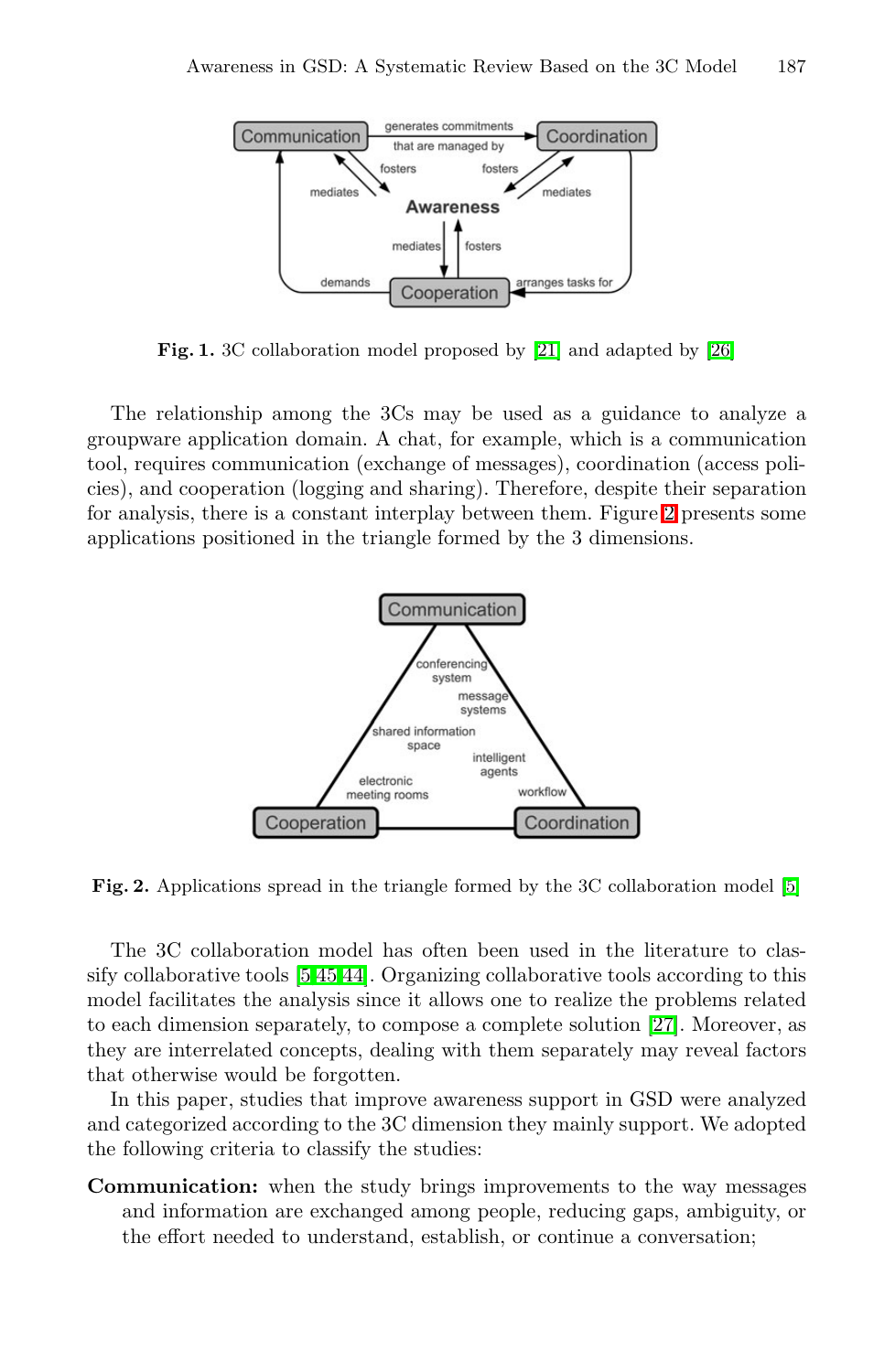- <span id="page-3-0"></span>Coordination: when the study brings improvements to the support offered for people managing themselves, or being aware of the activities and its effects to the collaboration;
- <span id="page-3-2"></span>Cooperation: when the study brings improvements to the shared space or to the way users interact with shared artifacts synchronous or asynchronously.

# 3 Systematic Review

Kitchenham **[\[40\]](#page-15-6)** summarizes the stages in a systematic review into three main phases: Planning the Review, Conducting the Review, and Reporting the Review. In this section, we present these three steps for our systematic review.

#### 3.1 Review Planning

Review planning includes the identification of the review objective and the development of a protocol. The definition of a review protocol specifies the methods that will be used to undertake a systematic review and aims to reduce the possibility researcher bias  $[40]$ . This section summarizes our review protocol.

Formulating the research questions is the most important activity during protocol definition [\[40\]](#page-15-6). The research questions guide the systematic review. In our systematic review the research questions were:

Q1: What are the awareness studies carried out in order to improve the Global Software Development scenario?

Q2: Which of the 3Cs are these studies supporting?

The keywords were defined based on terms related to GSD and to awareness, as presented in Table [1.](#page-3-1)

| Reference Category |             | Keywords                                                                      |
|--------------------|-------------|-------------------------------------------------------------------------------|
| C <sub>1</sub>     |             | Global Software "Distributed software development", "Global software develop- |
|                    | Development | ment", "Collaborative software development", "Global software en-             |
|                    |             | gineering", "Globally distributed work", "Collaborative software              |
|                    |             | engineering", "Distributed development", "Distributed teams",                 |
|                    |             | "Global software teams", "Globally distributed development", "Ge-             |
|                    |             | ographically distributed software development", "Offshore software            |
|                    |             | development", "Dispersed teams", "Virtual teams"                              |
| C <sub>2</sub>     | Awareness   | Awareness                                                                     |

<span id="page-3-1"></span>Table 1. Keywords defined based on research questions

Category C1 has more keywords and reflects the fact that GSD area is maturing, and there are many variations of the same term  $[49]$ . The three dimensions of the 3C collaboration model (communication, coordination, and cooperation) were not included in the query string, because there are studies related to awareness which might not explicitly present one of these words, however they can be classified according to them. The query string was defined as a combination of C1 and C2 using the logical connectors "AND" and "OR", as presented below: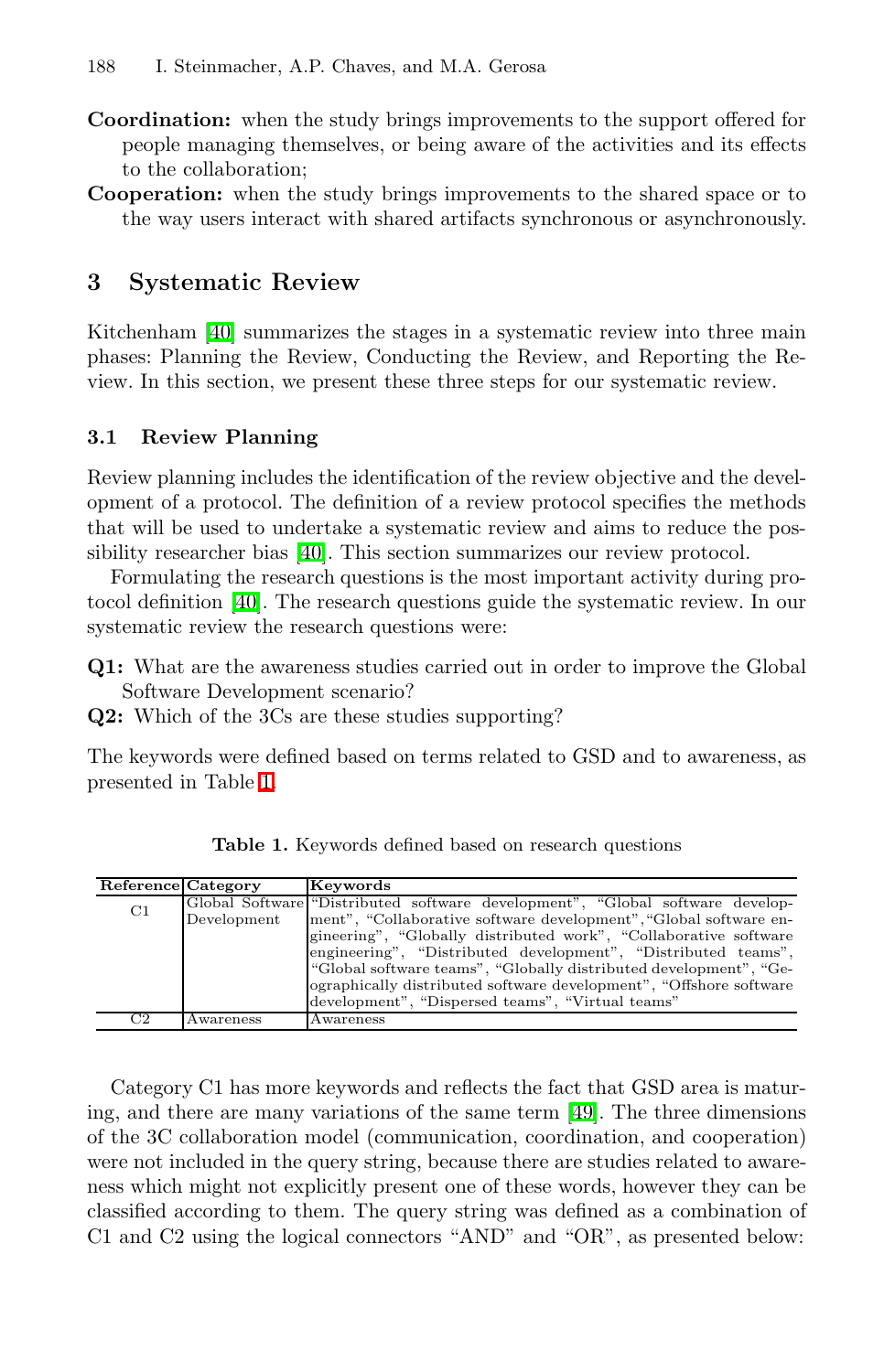(Awareness) AND ("Distributed software development" OR "Global software development" OR "Collaborative software development" OR "Global software engineering" OR "Globally distributed work" OR "Collaborative software engineering" OR "Distributed development" OR "Distributed teams" OR "Global software teams" OR "Globally distributed development" OR "Geographically distributed software development" OR "Offshore software development" OR "Dispersed teams" OR "virtual teams")

The query string defined was used to retrieve the candidate studies. The following search sources were used to obtain them:

- Science@Direct (http://www.sciencedirect.com);
- El Compendex (http://www.engineeringvillage.com);
- IEEE Digital Library (http://ieeexplore.ieee.org/); and
- ACM Digital Library (http://portal.acm.org).

After obtaining the studies by running the query string on the selected sources, papers were analyzed to check their relevance to this systematic review. The analysis was made in order to check if the study dealt with awareness on the GSD domain. It is worth noticing that only studies written in English and with online full paper available were considered.

The process used to include or exclude a study was based on [\[40](#page-15-6)[,49\]](#page-15-2) and followed the following steps. The first three steps were performed by two researchers, independently. When at least one of them included a paper as relevant, it was classified as a relevant study. All the steps were reviewed by a third – more experienced – researcher, responsible for checking the information generated.

- 1. The first analysis was made by reading papers titles, excluding those that were considered clearly irrelevant to the research questions.
- 2. The included studies were then analyzed based on the reading of papers abstracts and keywords, considering research questions.
- 3. Studies included in the previous step were further analyzed based on the reading of introduction, conclusion, and specific parts related to the contributions.
- 4. All studies selected so far were read by the researchers and documented on a proper form. Those studies which, despite addressing awareness issues, did not focus on GSD domain, were dismissed. We also discarded studies related to a same tool or environment, keeping just the most recent one. Papers included after this step were considered our primary studies.

The process of information extraction was based on obtaining information concerning the main contribution of the studies, thus allowing a categorization of the results. All papers were categorized based on the classification used in [\[38\]](#page-15-3). The categories used in our review were:

- (i) case studies;
- (ii) theoretical studies (also including conceptual/theoretical frameworks);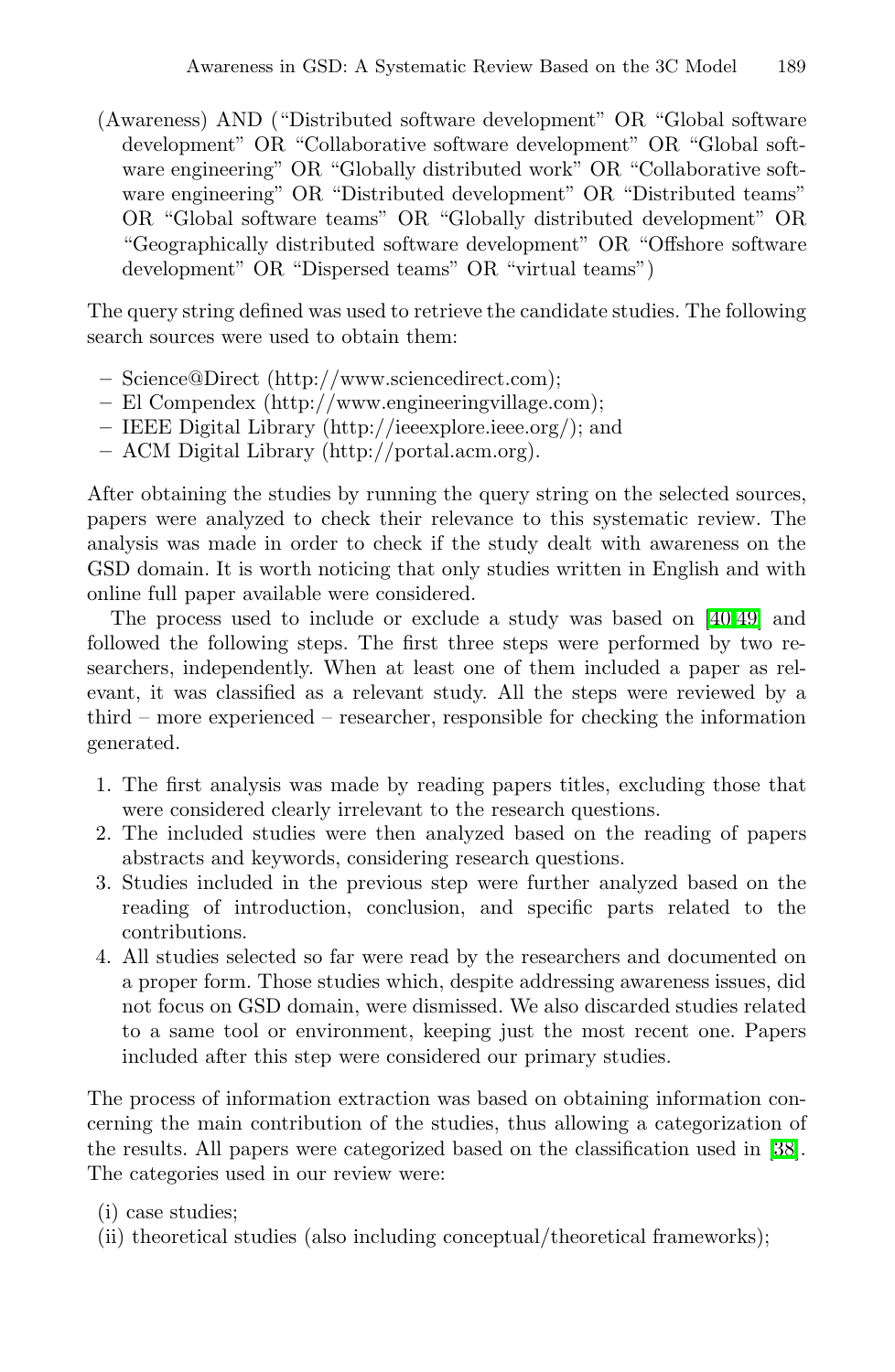- (iii) experiments;
- (iv) tools (also including frameworks and architectures);
- (v) literature reviews.

Additionally, studies were categorized according to which of the 3C dimensions the study was supporting. This categorization was made by identifying the dimensions supported and evaluating them from 0 to 3, according to the level of support the study presented:

3: Mainly supports (main focus of awareness study is on that dimension);

- 2: Also supports (the dimension is not the main focus, but it is also supported);
- 1: Indirectly supports (no focus, but brings indirect improvement);

0: Does not support (when no support or improvement is presented).

## 3.2 Review Conduction

The review was conducted according to the plan presented on the previous section. After executing the process defined in Section  $3.1$ , a total of 42 primary studies were selected. More details about the process, the studies included and their classification can be found at http://www.igor.pro.br/awarenessRS/.

As can be observed in Table  $\overline{2}$ , confirming the observations of  $\overline{49}$ , the lack of standard terminology in GSD resulted in a large number of papers to start with, but only a few were selected. A high number of papers of unrelated areas (like computer networks, ubiquitous computing, e-learning, and psychology) also contributed to the large number of studies discarded at the beginning. After the title analysis, 143 papers (including duplicated ones) were selected; during the second analysis (based on abstract and keywords), 38 papers were dismissed; then, after the third selection (introduction and conclusion reading), we dismissed other 26 studies. During first and second analysis, we have also discarded 22 duplicated papers. Thus, we came to a number of 57 studies selected for an in-depth analysis.

In the deeper analysis, performed by reading the full papers, 15 papers were considered not relevant to the review or presented a same tool or environment (in this case only the latest study was considered). The main reason for dismissing papers at this step was that they were not presenting their contributions to the GSD domain area. In the next section, we present the results based on the data collected from these 42 papers selected as primary studies.

|                   | Papers | Excluded per analysis step |    |                                               |    | <b>Relevant Primary</b> |                |
|-------------------|--------|----------------------------|----|-----------------------------------------------|----|-------------------------|----------------|
| <b>Source</b>     |        |                            |    | Found Title Abstract, Introduction, Repeated, |    | <b>Studies</b>          | <b>Studies</b> |
|                   |        |                            |    | Keywords Conclusion Duplicated                |    |                         | Selected       |
| IEEE              | 37     |                            |    |                                               |    |                         | 10             |
| ACM               | 325    | 256                        | 20 |                                               |    | 35                      | 26             |
| Science<br>Direct | 229    | 203                        | 9  | 10                                            |    | 5                       | 3              |
| El Com-<br>pendex | 86     | 64                         | 5  |                                               | 13 |                         | 3              |
| Total             | 677    | 534                        | 38 | 26                                            | 22 | 57                      | 42             |

<span id="page-5-0"></span>Table 2. Distribution of studies found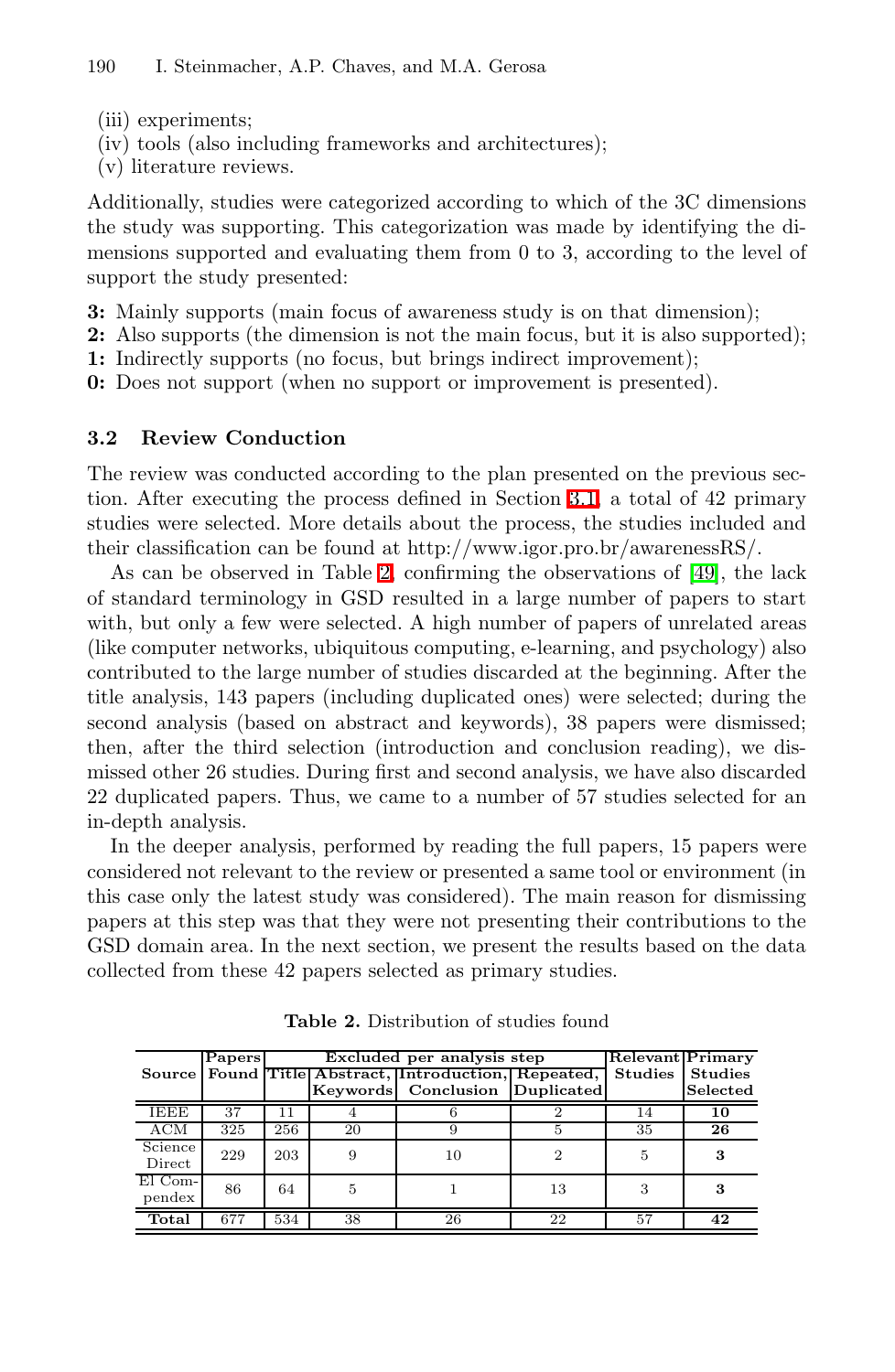### 3.3 Review Report

Figure  $\bar{S}$  shows the number of relevant studies by year, including the studies related to a same tool or environment to avoid any bias. The first conclusion is that the subject of awareness in GSD evidently is an area which was not widely studied until a few years ago, and that only recently appeared in a greater number of publications. As one can notice, the last three years present the greatest part of papers of our sample. It is important to highlight that the search was performed in early 2010, so it is possible that more studies could have been published in 2009 that have not been indexed to date.



<span id="page-6-0"></span>Fig. 3. Amount of relevant studies per year

Figure  $\overline{4}$  presents the distribution of studies according to their categories. All studies were classified in, at least, one category. In this figure, the large number of tools presented in the literature may be noted. Out of a total of 42 primary studies, 33 studies (79%) presented a new tool. It is worth pointing out that 21 studies (64%) *only* presented a tool without any experimental analysis. Special attention should be given to one study [\[47\]](#page-15-7) that presented a *tool* based on a proposed *theoretical study* and was further evaluated by an *experiment*.

The other 9 papers (not classified as tools) were categorized as case studies and/or theoretical studies. Five of them were classified only as theoretical studies: three [\[19](#page-14-4),55.[8\]](#page-13-3) presented conceptual frameworks for awareness support; one study presented computer support interaction patterns for dispersed team members  $[54]$ ; and the other one  $[31]$  brought an awareness analysis for Open Source communities.

Three papers were classified only as case studies: one [\[2\]](#page-12-0) studied people work rhythm within a company, in order to find ways to make people aware of remote colleagues availability, providing a shared sense of time; and the other two [\[14,](#page-13-4)[10\]](#page-13-0) studied consequences of awareness gaps in broken code builds and communication, respectively. Only one study **9** was classified as both theoretical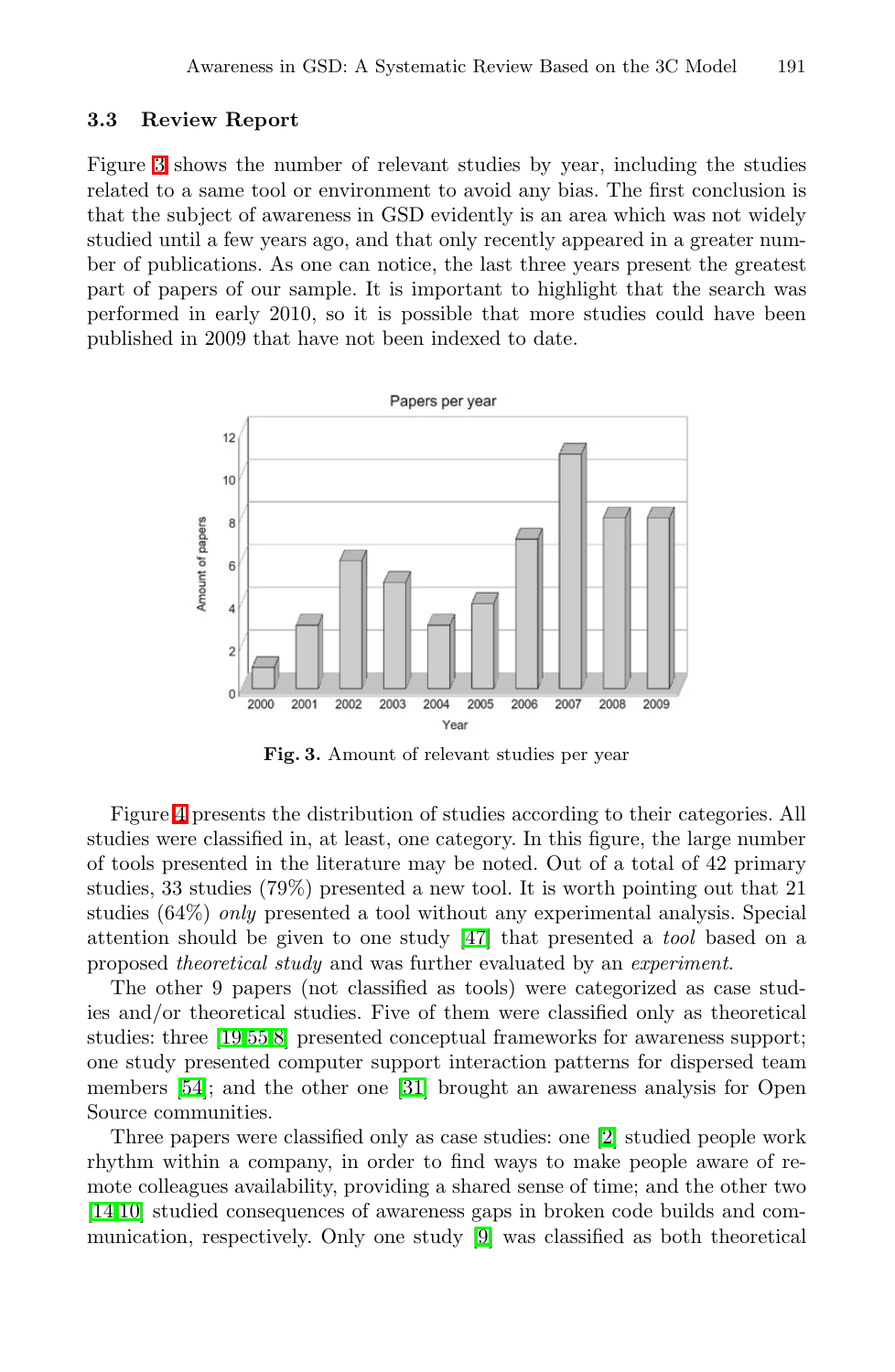<span id="page-7-0"></span>

Fig. 4. Venn diagram for types of primary studies found

and case study. And, as one can notice, for this review no study was classified as literature review.

Figure **5** shows the classification of primary studies regarding the 3C collaboration model in two different analyses. The first analysis, depicted by Figure [5\(](#page-7-1)a), is based on a Venn diagram representing the number of awareness studies that presented support (at any level) to each 3C-dimension. So, a first and clear conclusion that can be made is that communication is scarcely studied, presenting just 9 related studies and just 2 focusing *only* on communication. We can also see that a great focus is given to coordination and cooperation, as 40 out of 42 studies (95%) presented some support to one of these dimensions, and 21 (50%) support both dimensions concurrently.

Figure  $5(b)$  presents the distribution of studies according to the 3C model and to the level of awareness support provided. It is clear that coordination is by far the main focus of awareness studies on GSD domain due to the number of studies that mainly support it (evaluated with 3 according to the scale presented in Section  $\boxed{2}$ : a total of 28 studies out of 42 (67%). When we verify studies that support coordination evaluated with 3 or 2, this number grows to 35 (83%).

<span id="page-7-1"></span>

Fig. 5. (a) Venn diagram for 3C model classification; (b) Amount of studies evaluated according to 3C model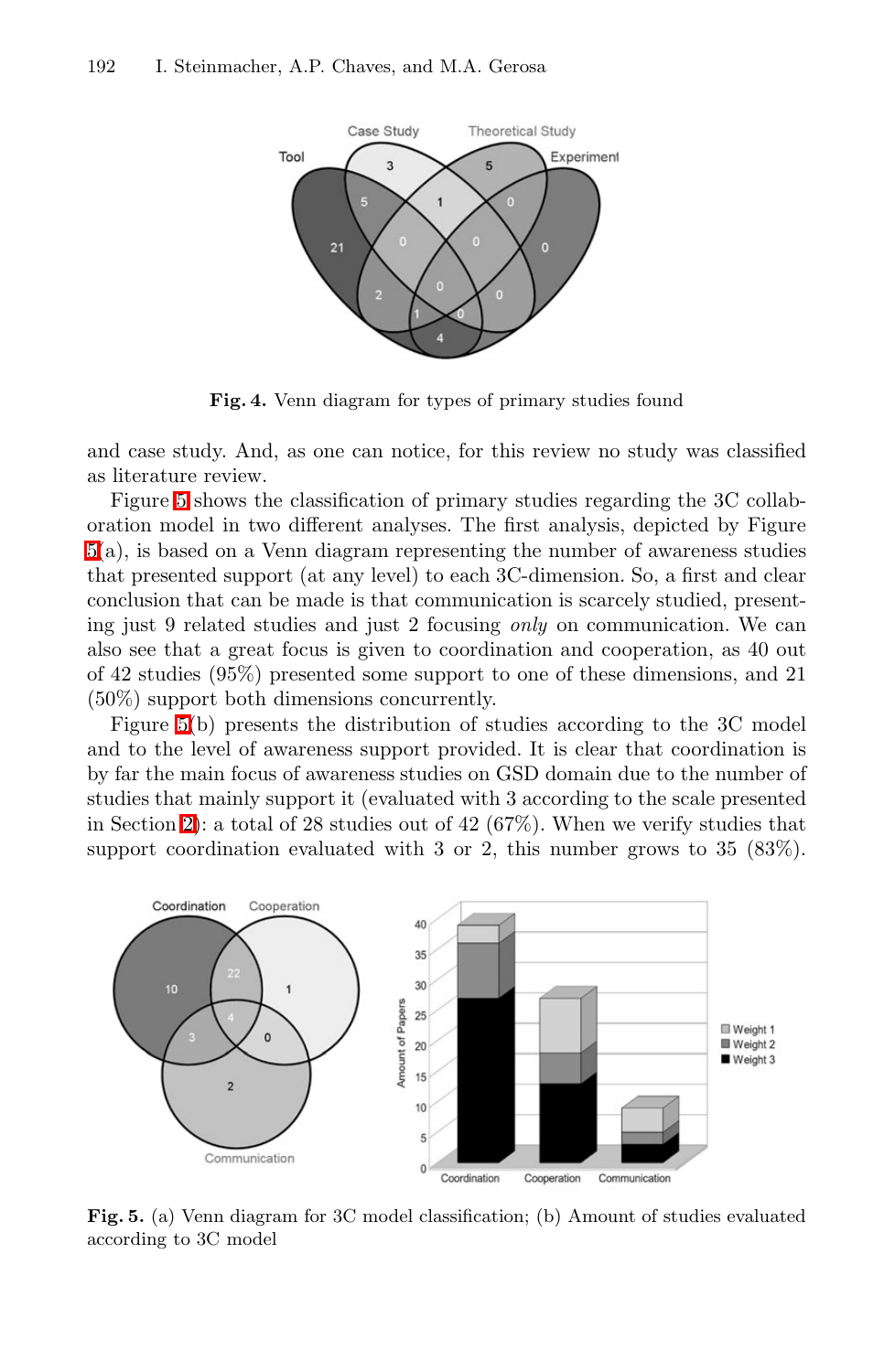<span id="page-8-0"></span>On the other hand we have communication, mainly supported by only 4 studies (9%). Additional details about the studies classified according to the 3C model dimensions can be found in the next section.

## 4 Studies Discussion and Classification

This section discusses the improvements and opportunities identified in this review. The open opportunities presented were raised according to the authors experience and based on the issues that frequently motivate GSD studies.

## 4.1 Communication

As it is possible to observe in Figure  $5$ , awareness supporting communication is poorly explored within the GSD domain. Although many researchers use communication issues as motivation, only four awareness initiatives were classified as mainly supporting communication.

Three of these studies focused on providing the users with some kind of context for the conversation. Cheng et al. [\[11\]](#page-13-6) presented a tool called Jazz, a collaborative distributed development environment that included communication facilities, such as a chat tool that allows developers to include links to transcripts of older chats, and team event notifications (e.g. code check-ins and check-outs from source control). Jacovi et al. **36** presented a tool that allows people to know what are the subjects being discussed on chats. Fitzpatrick [\[25\]](#page-14-6) introduced a tickertape tool responsible for bringing CVS commit messages to members of a project, allowing them to start a private or a group chat within the context of the CVS message.

In the study presented by Calefato et al.  $\boxed{7}$  the Jazz environment was improved by presenting its integration with FriendFeed (a social network system), bringing personal interests to workspace and offering informal and social communication by using microblogs and forums within their development environment.

Some studied papers  $[29,37,55,32]$  $[29,37,55,32]$  $[29,37,55,32]$  $[29,37,55,32]$  presented limited means to allow communication on GSD environments (e.g. chats and forums) without any specific contribution to provide an easier or more effective communication in a GSD scenario.

<span id="page-8-1"></span>According to [\[38\]](#page-15-3), the software life cycle requires a great deal of communication using different tools and formats in order to avoid misunderstandings and delays. In order to avoid these problems and improve communication, awareness initiatives are needed to avoid ambiguity and misunderstandings, as cultural differences imply different vocabulary which may lead to mistakes. Using contextualized information and semantics extraction to improve communication can also be fruitful research areas. Privacy and security issues regarding access to sensitive user data [\[30\]](#page-14-9) during communication is also a topic that should appear on awareness studies.

## 4.2 Coordination

Within a GSD environment, awareness is regarded as a means by which team members can become aware of the work of others that is interdependent with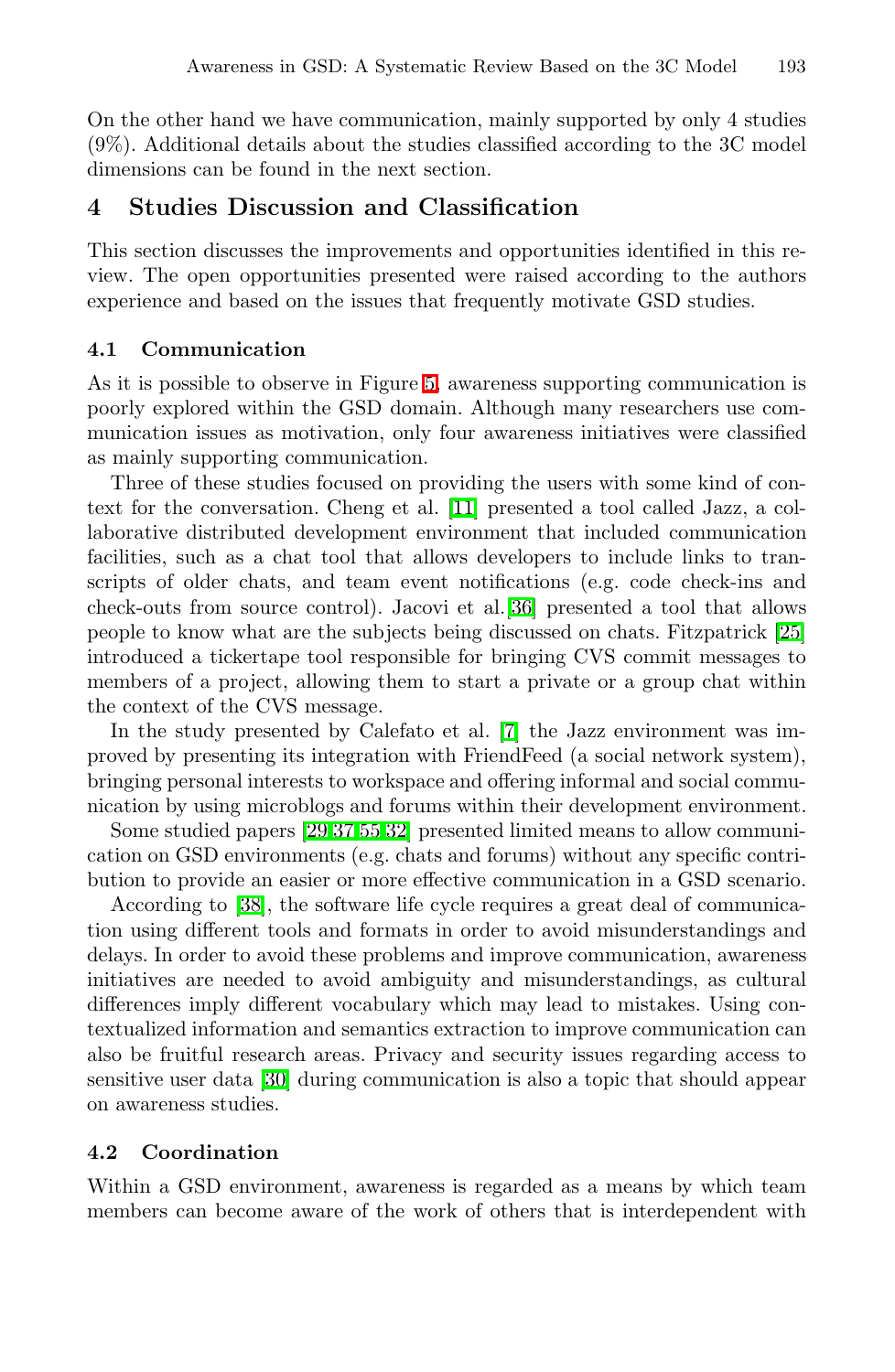their current tasks, therefore enabling better coordination of teams [\[14\]](#page-13-4). This maybe is the justification for why 38 out of 42 (90%) awareness studies present some level of support for coordination and 28 (67%) mainly support it.

In order to provide awareness for coordination, some studies focused on presenting information regarding the sequence of activities of an ongoing project. One example is the tool called TeamSCOPE **37**, that presents a calendar of activities and a log relating artifacts and activities, allowing people to coordinate themselves. Godart et al. **[\[29\]](#page-14-7)** introduces the tool ToxicFarm, which offers a workflow view, allowing one to be aware of the activities, their owners and their dependencies. Biuk-Aghai  $\Box$  presents a visualization approach that aims to support users in obtaining a greater understanding of structural and behavioral aspects of virtual collaboration, leading to increased awareness of the activities of the virtual team.

Another approach used to provide awareness to support coordination is gathering information on source code version management repository to make users aware of changes on artifacts that affect their work. Cook et al. [\[12\]](#page-13-8) presents CAISE, a tool that notifies developers regarding dependent codes, user dependence and impacts of code changes, based on commits. FASTDash [\[3\]](#page-13-9) is a visualization tool that seeks to improve activity awareness using a representation of the shared code (extracted from SVN/CVS) that highlights team members' current activities. Many other studies revealed that code repositories are a rich source of information for awareness generation  $\boxed{51,48,111,15,13,47}$  $\boxed{51,48,111,15,13,47}$  $\boxed{51,48,111,15,13,47}$  $\boxed{51,48,111,15,13,47}$  $\boxed{51,48,111,15,13,47}$  $\boxed{51,48,111,15,13,47}$ .

Also using information from source code version management repository, but studying social network analysis techniques, De Souza et al.<sup>[\[16\]](#page-13-12)</sup> introduces Ariadne, a tool that extracts information from code repositories and analyzes sociotechnical dependencies, thus helping to find coordination problems using social network visualization. Tesseract **[\[52\]](#page-16-4)** and SmallBlue **[\[20\]](#page-14-10)** are other tools that also present sociotechnical network analysis to improve awareness.

Expertise search is another mechanism studied to provide awareness to support coordination. Expertise Browser [\[43\]](#page-15-12) is a tool to assist users in identifying experts for specific artifacts or tasks, making them aware of how experienced they are and the amount of experts for that artifact or task. SmallBlue [\[20\]](#page-14-10) is an expertise search tool that can be used to identify experts, see dynamic profile information, and get information about the social distance to the experts; it supports someone to find the right people to work for a given task or area of interest. Minto  $\boxed{42}$  presents Emergent Expertise Locator, that uses emergent team information extracted from source code repositories to propose experts.

Cataldo et al.  $\boxed{8}$  study the coordination and propose a framework based on product features in order to support coordination within distributed environments, providing information about members activities and their relations with product features.

Most part of the studies that support coordination presented features based on historical information extracted from source code repositories, but, based on  $\boxed{47}$  it is also necessary to get recent information, once key information items used to gain awareness are the items that change on a daily, hourly or minute-by-minute basis,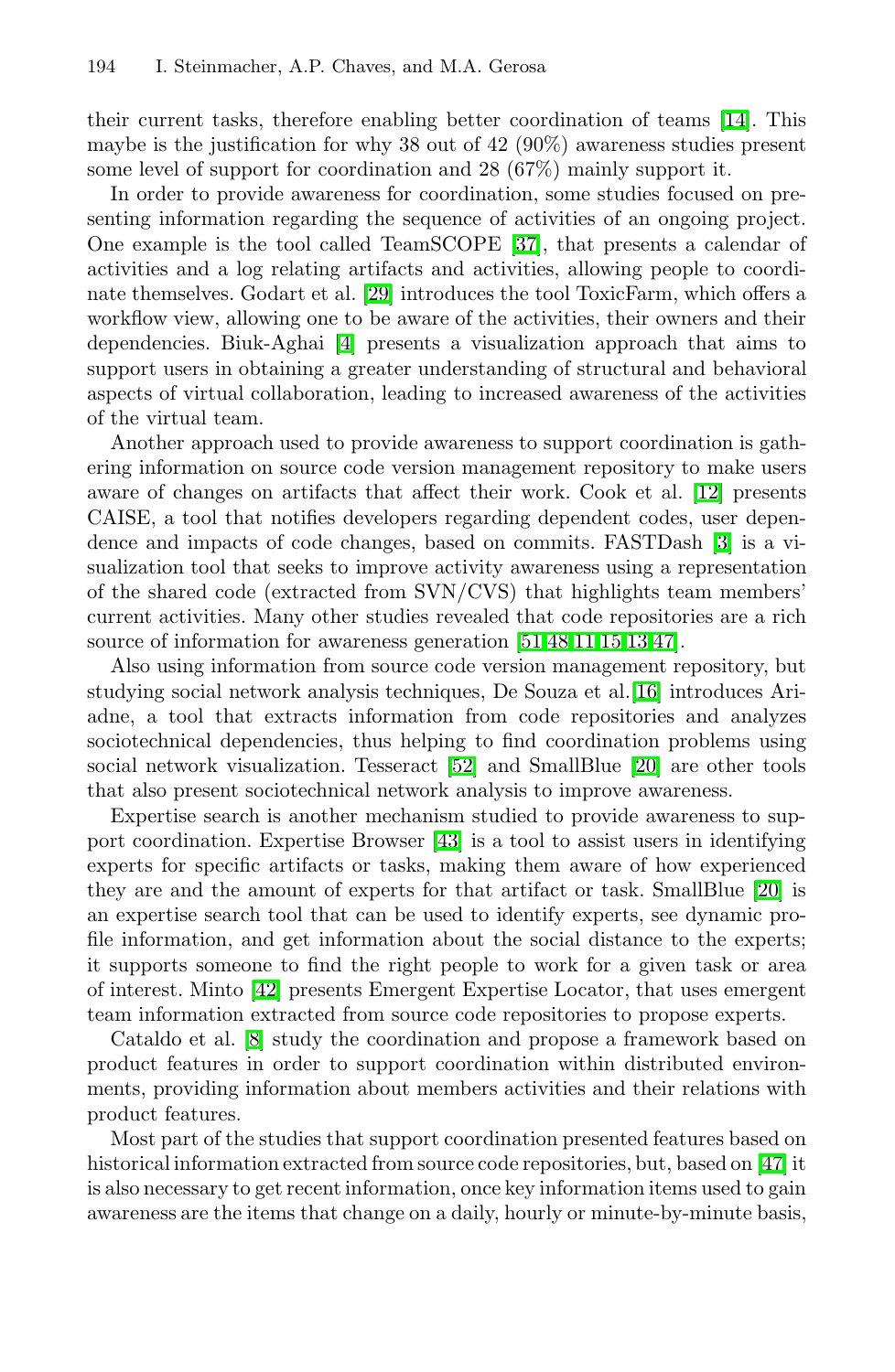according to [\[3\]](#page-13-9). Another open research topic is the social network coordination [\[14\]](#page-13-4), trying to maintain awareness on the emerging and unplanned interactions that appear during the development cycle.

#### 4.3 Cooperation

Activities within a GSD environment require awareness information to help distributed developers to edit shared artifacts, reducing negative impacts of distribution. In this sense, two studies  $34,33$  use code annotation to present changes being concurrently made by other developers in a shared artifact. Dekel and Herbsleb [\[17\]](#page-13-13) also use code annotation to provide awareness on a tool called eMoose, that allows developers to write informal comments in the code, stores them in a central database, and spreads them to other developers using the annotated module.

A well explored way to provide awareness to support cooperation is warning and preventing conflicts on shared (cooperative) artifacts. Lighthouse **13** is a tool that captures code change events directly on developers workspace to avoid conflicts by keeping a shared and up-to-date UML design representation of the actual code. Estublier and Garcia [\[22\]](#page-14-13) present a study based on cooperative policies to control concurrent engineering in order to avoid conflicts and propose awareness support considering different concurrent models. Palantir 53 is another tool that supports cooperation by making users aware of direct or indirect conflicts on source code and helping them to reach a solution. Holmes and Walker **33** and Ignat **34** also proposed studies to avoid conflicts during cooperative handling of code artifacts.

A different awareness study is presented by Everitt et al. [\[23\]](#page-14-14), who propose Designers' Outpost, a tool that allows users writing on Post-it notes and adding them to an electronic whiteboard, and organize information by physically moving Post-its around on the board. The tool provides synchronous remote cooperation and supports awareness regarding changes on the electronic whiteboard.

Despite the amount of studies presenting support to cooperation, it is an area that requires further development. One example is that there is no study presenting ways to suggest pieces of code to complete a given function or method based on similar codes extracted from other developers' code. Another possible opportunity is to focus on providing awareness support to cooperation in development phases other than coding; for example, present support to clients and analysts cooperate during requirement extraction and specification phases.

#### 4.4 Summary

This subsection summarizes and classifies the awareness features of the studied tools. This classification was made to (i) further organize the high number of tools found on this review and (ii) provide a quick reference to GSD environment developers and researchers regarding which awareness features have already been investigated. Table  $\overline{3}$  presents the references for the studies classified according to which 3C model dimensions they support. The table does not include frameworks or architectures  $\boxed{39,41,46,24,6}$  $\boxed{39,41,46,24,6}$  $\boxed{39,41,46,24,6}$  $\boxed{39,41,46,24,6}$  $\boxed{39,41,46,24,6}$ .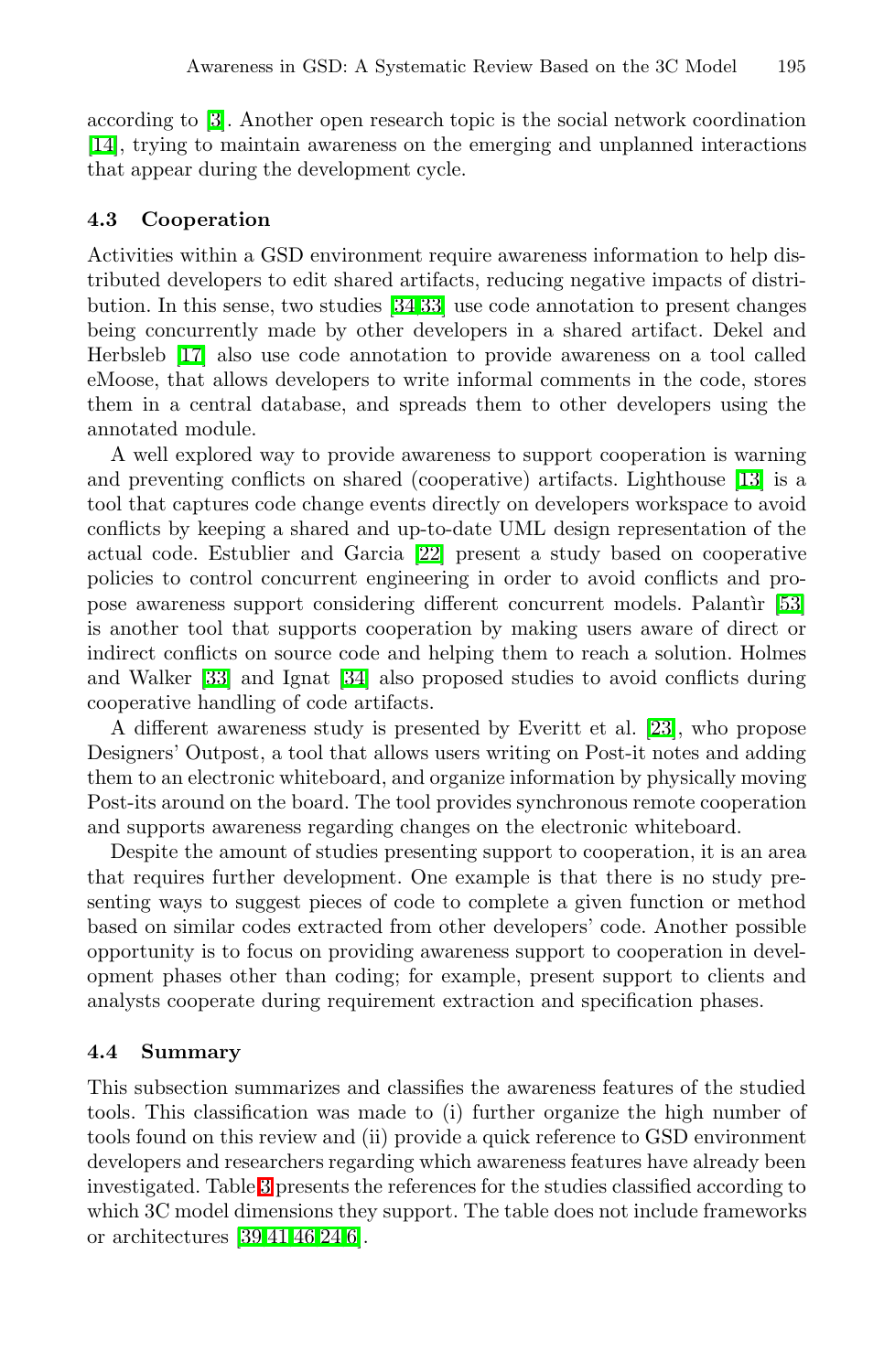|                                    | Coordination                        | Cooperation  | Communication  |
|------------------------------------|-------------------------------------|--------------|----------------|
| Conflict indication                | 8 13 22 53 48 51 34 122 34          |              |                |
| Artifact change indication         | 29 37 3 11 13 15 48 139 15 22 53 34 |              |                |
| Activity control (workflow,        | logs, 29372825451                   |              |                |
| agenda, worklist)                  |                                     |              |                |
| Presence/status indication         | 29 37 56 11 32 28 23                |              |                |
| Context/subject-aware message ex-  |                                     |              | 87 11 86 28 25 |
| change                             |                                     |              |                |
| Historical log                     |                                     | 874722       |                |
| Historic<br>based                  | expert 47424320                     |              |                |
| search/recommendation              |                                     |              |                |
| Social/socio-technical network     | 16 52 51 20                         | 47 16        |                |
| Source code annotation             |                                     | 17 33 34     |                |
| Collaborative artifact synchronous |                                     | 13 28 23     |                |
| handling                           |                                     |              |                |
| Screen Sharing                     | <b>56 11</b>                        | <b>11 48</b> |                |
| Informal/social communication      |                                     |              | 17             |

<span id="page-11-1"></span>Table 3. Identified awareness support for each 3C dimension

<span id="page-11-0"></span>In addition to the analysis of opportunities made on each subsection of this section and the ones summarized in Table  $\mathbb{R}$  it is possible to highlight other possible research topics that may be explored on all 3C dimensions. Firstly, we have not found studies dealing with awareness to overcome issues related to cultural, political, geographical differences, although this is frequently presented as motivation on GSD studies. Another research opportunity is the definition of policies to provide awareness within a GSD environment, maintaining the privacy of team members and organization as well as information security. Another opportunity that was very poorly explored on all three dimensions is to provide awareness not only to the coding phase, but also to the other software engineering phases. Several concepts and techniques already well investigated by the CSCW community in other contexts may be adapted or extended to the GSD domain.

# 5 Conclusion

In this paper, we presented a systematic review on the use of awareness to support GSD projects. It can be considered a starting point to establish issues upon which subsequent researches may be focused on or upon which developers may consider while designing GSD environments. The systematic review aims to present a fair evaluation of a research topic by using a trustworthy, rigorous, and auditable methodology, increasing the likelihood of detecting real effects that individual smaller studies are unable to detect  $[40]$ .

We have presented our findings in two phases: in the first phase an initial quantitative data was presented, including number of studies per year, types of primary studies, and their classification according to the 3C model; in the second stage, we have analyzed and discussed the data extracted from the primary studies, enabling us to show some conclusions about the current state of art and practice of the awareness support in the GSD domain and the contributions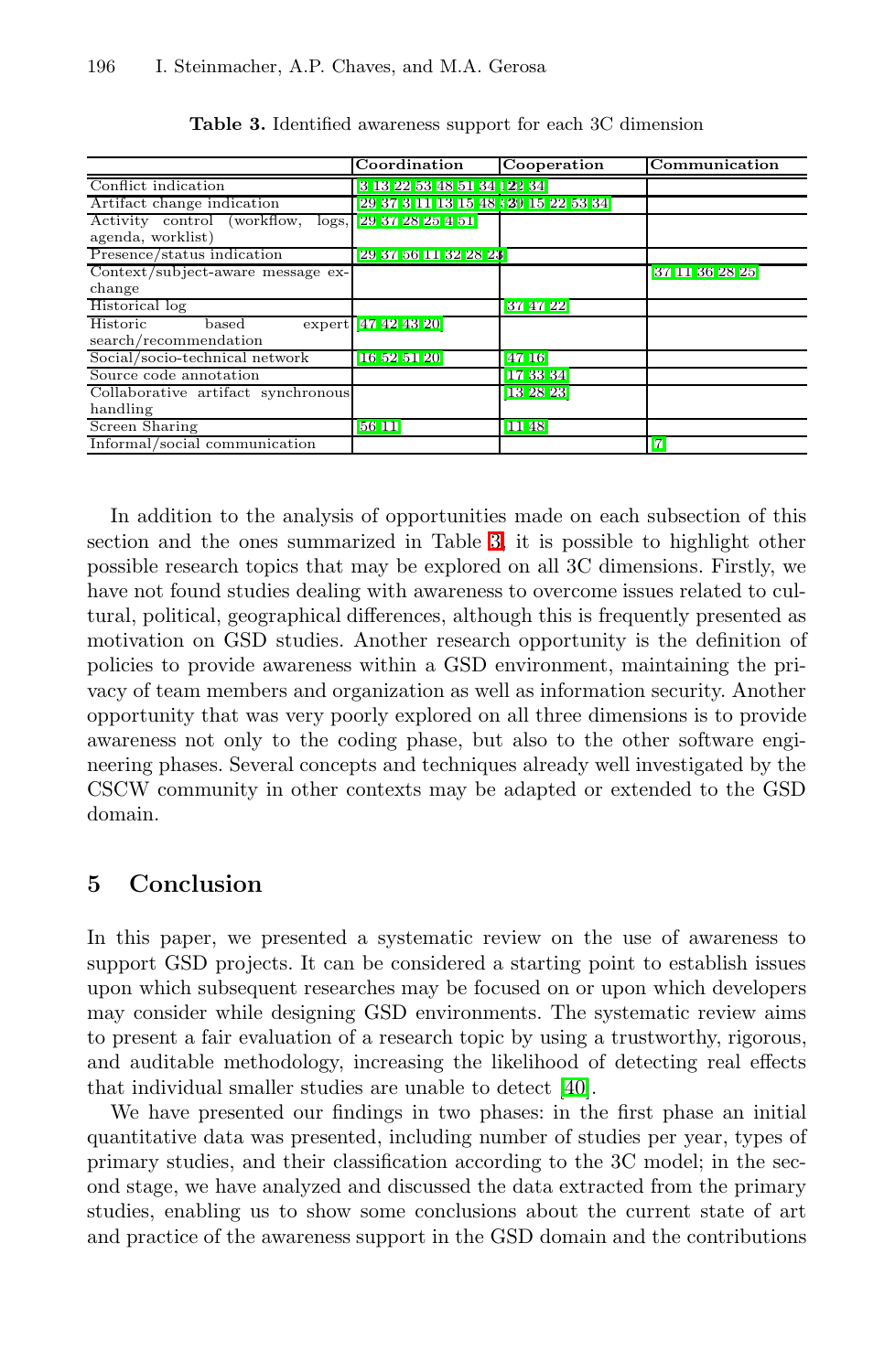and challenges identified. In general, most part of the primary studies (79%) focuses on introducing a new tool with some awareness support to GSD. The main focus is given to studies gathering information from source code version management repositories, used to provide awareness, supporting both coordination and cooperation.

During this review we found a lack of studies and tools offering solutions that could provide awareness regarding recent (or real time) context. We did not find any study linking awareness in GSD and ubiquitous computing. Merging these areas should be a promising research topic, since awareness is already being discussed in ubiquitous computing for some time  $\mathbb{I}$ . We also did not find any clue on how to use awareness regarding the physical location of a team member, for example, how to treat different cultures, national laws or organization restrictions. The closer study we found was a case study presented by Begole et al.  $[2]$ , aiming on finding ways to coordinate teams in different timezones according to their temporal rhythmic activities patterns on a day-by-day and weekly basis.

In terms of the classification according to the 3C collaboration model, the main conclusion is that most of the literature focus on the support for coordination and the support for communication is very poorly explored, being a fruitful research topic. Coordination, even appearing as the main focus of awareness within the GSD area, still presents some opened opportunities like those presented in [\[47\]](#page-15-7) and [\[14\]](#page-13-4) and summarized in Section [4.2.](#page-8-1)

The approach of conducting a systematic review based on a collaboration model widely used by CSCW community may also be considered itself as a contribution, since it has not been yet used and may be adapted by others groupware researchers while conducting systematic reviews for other CSCW domains.

### 5.1 Limitations

<span id="page-12-1"></span>Systematic review is a powerful method to search for primary studies within a given domain  $[40]$ . But as any other method, it also presents some limitations. This review may have missed some papers that address the use of awareness to support GSD, since we did not perform our search into every possible source. The four most relevant digital libraries were selected based on previous studies [\[38](#page-15-3)[,49\]](#page-15-2) and on the subject under review. The findings of this review may also have been affected as the classification is a human process and it is based on some criteria that could be considered subjective. In order to reduce this possible threat, this review involved two researchers cross checking each paper for inclusion, and a third researcher responsible for reviewing and discussing the information generated after each step.

# <span id="page-12-0"></span>References

- 1. Baldauf, M., Dustdar, S., Rosenberg, F.: A survey on context-aware systems. Int. J. Ad Hoc Ubiquitous Comput. 2(4), 263–277 (2007)
- 2. Begole, J., Tang, J.C., Smith, R.B., Yankelovich, N.: Work rhythms: analyzing visualizations of awareness histories of distributed groups. In: ACM Conf. on Computer-Supported Cooperative Work, pp. 334–343. ACM, New York (2002)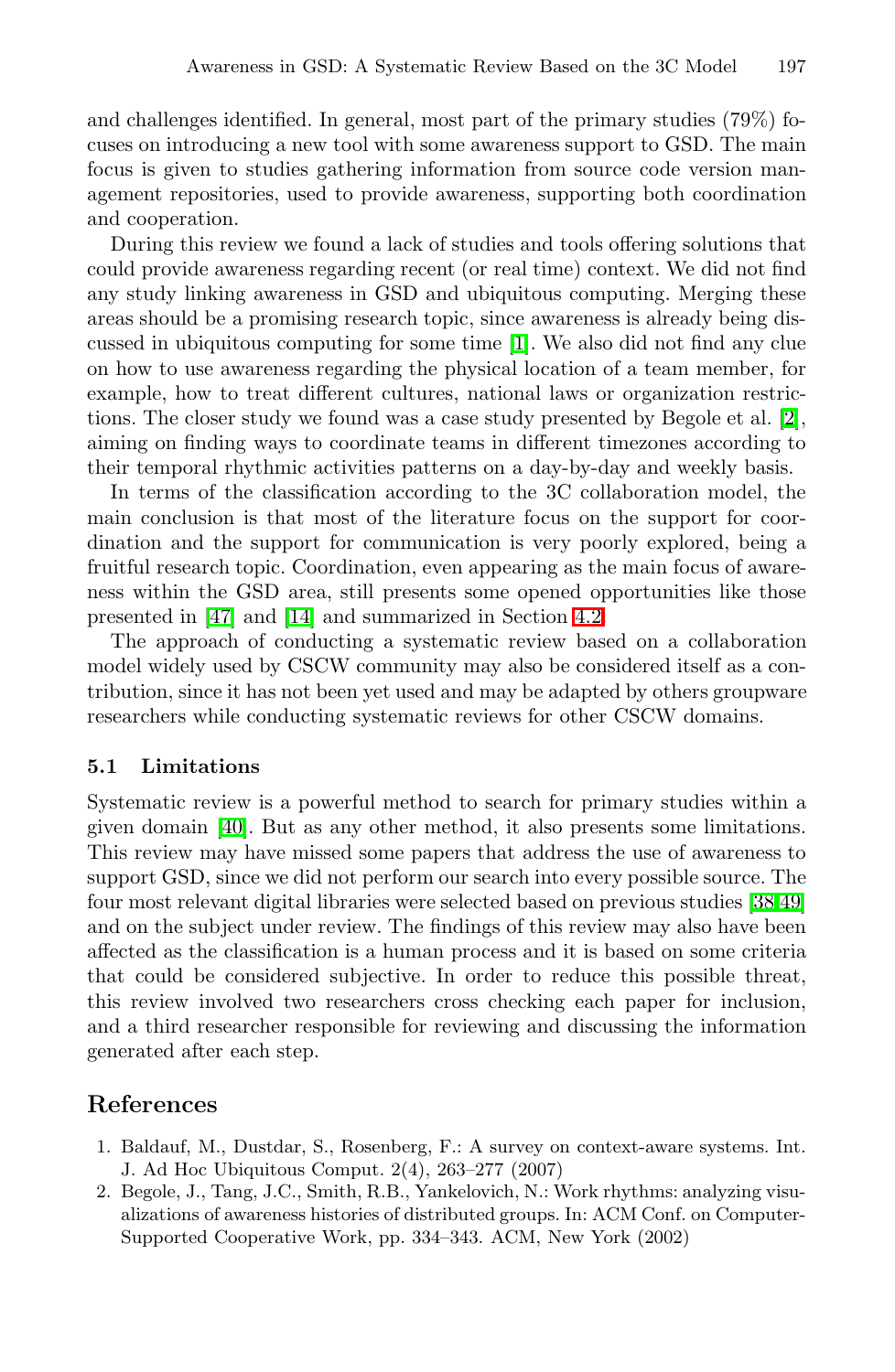- <span id="page-13-14"></span><span id="page-13-9"></span><span id="page-13-7"></span><span id="page-13-2"></span>3. Biehl, J.T., Czerwinski, M., Smith, G., Robertson, G.G.: Fastdash: a visual dashboard for fostering awareness in software teams. In: SIGCHI Conf. on Human Factors in Computing Systems, pp. 1313–1322. ACM, New York (2007)
- <span id="page-13-1"></span>4. Biuk-Aghai, R.P.: Visualizing structural and behavioural aspects of virtual collaboration. In: 10th IEEE International Workshops on Enabling Technologies, pp. 279–284. IEEE CS, Washington (2001)
- <span id="page-13-3"></span>5. Borghoff, U.M., Schlichter, J.H.: Computer-Supported Cooperative Work: Introduction to Distributed Applications. Springer, New York (2000)
- <span id="page-13-5"></span>6. Bouthier, C., Bitcheva, J., Canals, G.: A context-adaptive group awareness tool. In: Symposium on Applications and the Internet Workshops, pp. 238–241. IEEE CS, Washington (2005)
- <span id="page-13-0"></span>7. Calefato, F., Gendarmi, D., Lanubile, F.: Embedding social networking information into jazz to foster group awareness within distributed teams. In: 2nd International Workshop on Social Software Engineering and Applications, pp. 23–28. ACM, New York (2009)
- <span id="page-13-6"></span>8. Cataldo, M., Herbsleb, J.D.: End-to-end features as meta-entities for enabling coordination in geographically distributed software development. In: 2nd Workshop on Software Development Governance, pp. 21–26. IEEE CS, Washington (2009)
- <span id="page-13-8"></span>9. Cataldo, M., Wagstrom, P.A., Herbsleb, J.D., Carley, K.M.: Identification of coordination requirements: implications for the design of collaboration and awareness tools. In: 20th anniversary ACM Conf. on Computer-Supported Cooperative Work, pp. 353–362. ACM, New York (2006)
- <span id="page-13-11"></span>10. Chang, K.T., Ehrlich, K.: Out of sight but not out of mind?: Informal networks, communication and media use in global software teams. In: Conf. of the Center for Advanced Studies on Collaborative Research, pp. 86–97. ACM, New York (2007)
- <span id="page-13-4"></span>11. Cheng, L.T., Hupfer, S., Ross, S., Patterson, J.: Jazzing up eclipse with collaborative tools. In: OOPSLA Workshop on Eclipse Technology eXchange, pp. 45–49. ACM, New York (2003)
- <span id="page-13-10"></span>12. Cook, C., Churcher, N., Irwin, W.: Towards synchronous collaborative software engineering. In: 11th Asia-Pacific Software Engineering Conf, pp. 230–239. IEEE CS, Washington (2004)
- <span id="page-13-12"></span>13. da Silva, I.A., Chen, P.H., van der Westhuizen, C., Ripley, R.M., van der Hoek, A.: Lighthouse: coordination through emerging design. In: OOPSLA Workshop on Eclipse Technology eXchange, pp. 11–15. ACM, New York (2006)
- <span id="page-13-13"></span>14. Damian, D., Izquierdo, L., Singer, J., Kwan, I.: Awareness in the wild: Why communication breakdowns occur. In: 2nd IEEE International Global Software Engineering, pp. 81–90. IEEE CS, Washington (2007)
- 15. de Lucia, A., Fasano, F., Oliveto, R., Santonicola, D.: Improving context awareness in subversion through fine-grained versioning of java code. In: 9th International Workshop on Principles of Software Evolution, pp. 110–113. ACM, New York (2007)
- 16. de Souza, C.R., Quirk, S., Trainer, E., Redmiles, D.F.: Supporting collaborative software development through the visualization of socio-technical dependencies. In: ACM Conf. on Supporting Group Work, pp. 147–156. ACM, New York (2007)
- 17. Dekel, U., Herbsleb, J.: Pushing relevant artifact annotations in collaborative software development. In: ACM Conf. on Computer-Supported Cooperative Work, pp. 1–4. ACM, New York (2008)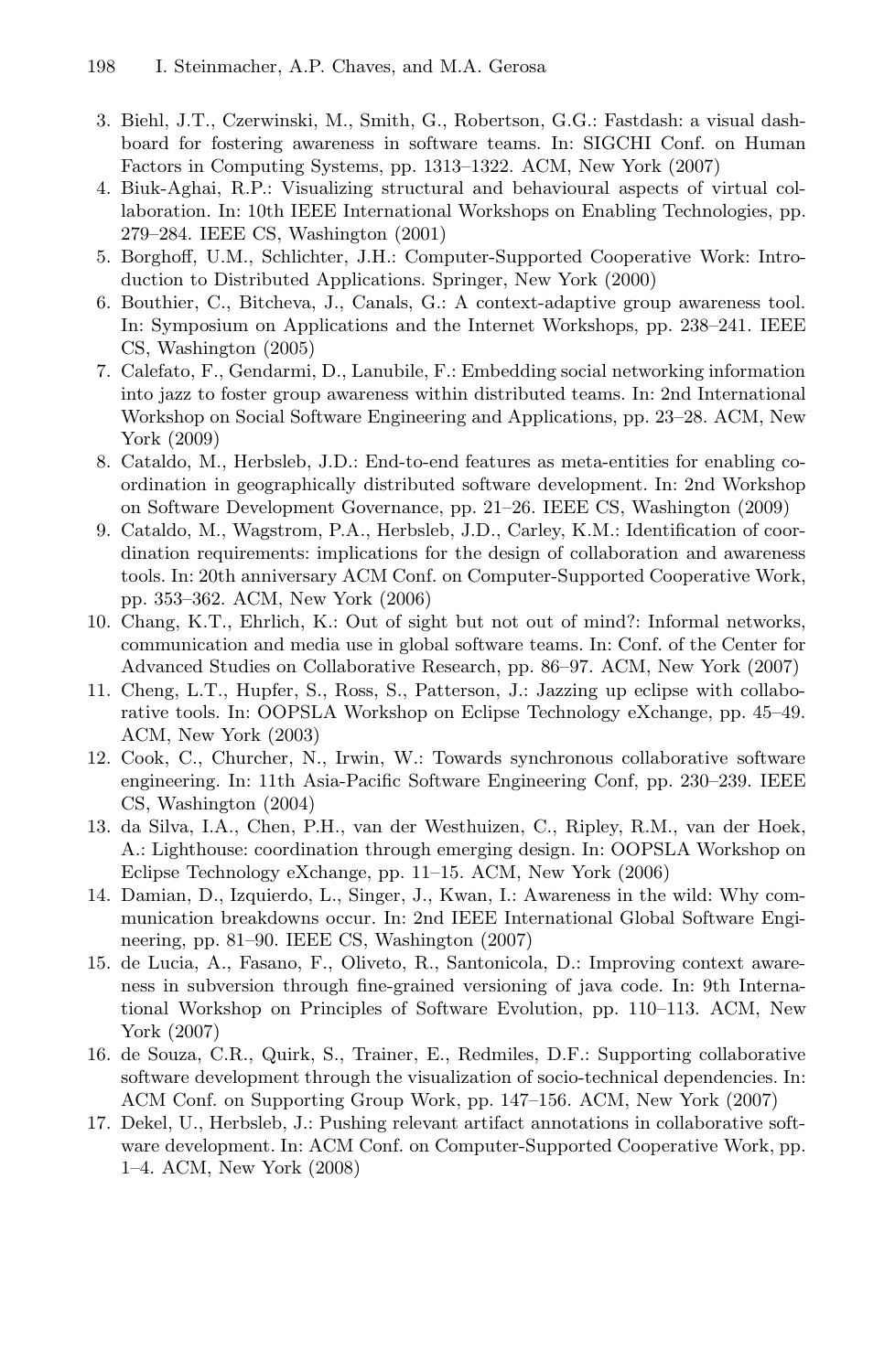- <span id="page-14-13"></span><span id="page-14-10"></span><span id="page-14-4"></span><span id="page-14-2"></span><span id="page-14-1"></span>18. Dourish, P., Belloti, V.: Awareness and coordination in shared workspaces. In: ACM Conf. on Computer-Supported Cooperative Work, pp. 107–114. ACM, New York (1992)
- <span id="page-14-14"></span>19. Dustdar, S., Gall, H.: Process awareness for distributed software development in virtual teams. In: 28th Euromicro Conf., pp. 244–250. IEEE CS, Washington (2002)
- 20. Ehrlich, K., Lin, C.Y., Griffiths-Fisher, V.: Searching for experts in the enterprise: combining text and social network analysis. In: ACM Conf. on Supporting Group Work, pp. 117–126. ACM, New York (2007)
- <span id="page-14-15"></span>21. Ellis, C., Gibbs, S., Rein, G.: Groupware: some issues and experiences. Commun. ACM 34(1), 30–58 (1991)
- <span id="page-14-6"></span>22. Estublier, J., Garcia, S.: Process model and awareness in SCM. In: 12th International Workshop on Software Configuration Management, pp. 59–74. ACM, New York (2005)
- <span id="page-14-3"></span>23. Everitt, K.M., Klemmer, S.R., Lee, R., Landay, J.A.: Two worlds apart: bridging the gap between physical and virtual media for distributed design collaboration. In: SIGCHI Conf. on Human Factors in Computing Systems, pp. 553–560. ACM, New York (2003)
- <span id="page-14-16"></span><span id="page-14-0"></span>24. Farshcian, B.A.: Integrating geographically distributed development teams through increased product awareness. Inf. Syst. 26(3), 123–141 (2001)
- 25. Fitzpatrick, G., Marshall, P., Phillips, A.: CVS integration with notification and chat: lightweight software team collaboration. In: 20th anniversary ACM Conf. on Computer-Supported Cooperative Work, pp. 49–58. ACM, New York (2006)
- <span id="page-14-7"></span>26. Fuks, H., Raposo, A., Gerosa, M., Pimentel, M., Lucena, C.: The 3c collaboration model. In: Kock, N. (ed.) The enciclopedia of e-Collaboration, pp. 637–644. Texas A&M International University, USA (2007)
- <span id="page-14-9"></span>27. Fuks, H., Raposo, A., Gerosa, M., Lucena, C.: Applying the 3C model to Groupware Development. Int. J. Cooperative Inf. Syst. 14(2-3), 299–328 (2005)
- <span id="page-14-5"></span>28. Geyer, W., Richter, H., Fuchs, L., Frauenhofer, T., Daijavad, S., Poltrock, S.: A team collaboration space supporting capture and access of virtual meetings. In: ACM Conf. on Supporting Group Work, pp. 188–196. ACM, New York (2001)
- <span id="page-14-8"></span>29. Godart, C., Molli, P., Oster, G., Perrin, O., Skaf-Molli, H., Ray, P., Rabhi, F.: The toxicfarm integrated cooperation framework for virtual teams. Distrib. Parallel Databases 15(1), 67–88 (2004)
- <span id="page-14-12"></span>30. Godefroid, P., Herbsleb, J.D., Jagadeesany, L.J., Li, D.: Ensuring privacy in presence awareness: an automated verification approach. In: ACM Conf. on Computer-Supported Cooperative Work, pp. 59–68. ACM, New York (2000)
- <span id="page-14-11"></span>31. Gutwin, C., Penner, R., Schneider, K.: Group awareness in distributed software development. In: ACM Conf. on Computer-Supported Cooperative Work, pp. 72– 81. ACM, New York (2004)
- 32. Hansen, K.M., Damm, C.H.: Instant collaboration: using context-aware instant messaging for session management in distributed collaboration tools. In: 2nd Nord-CHI, pp. 279–282. ACM, New York (2002)
- 33. Holmes, R., Walker, R.J.: Promoting developer-specific awareness. In: International Workshop on Cooperative and Human Aspects of Software Engineering, pp. 61–64. ACM, New York (2008)
- 34. Ignat, C.L.: Annotation of concurrent changes in collaborative software development. In: 4th International Conf. on Intelligent Computer Communication and Processing, pp. 137–144. IEEE CS, Washington (2008)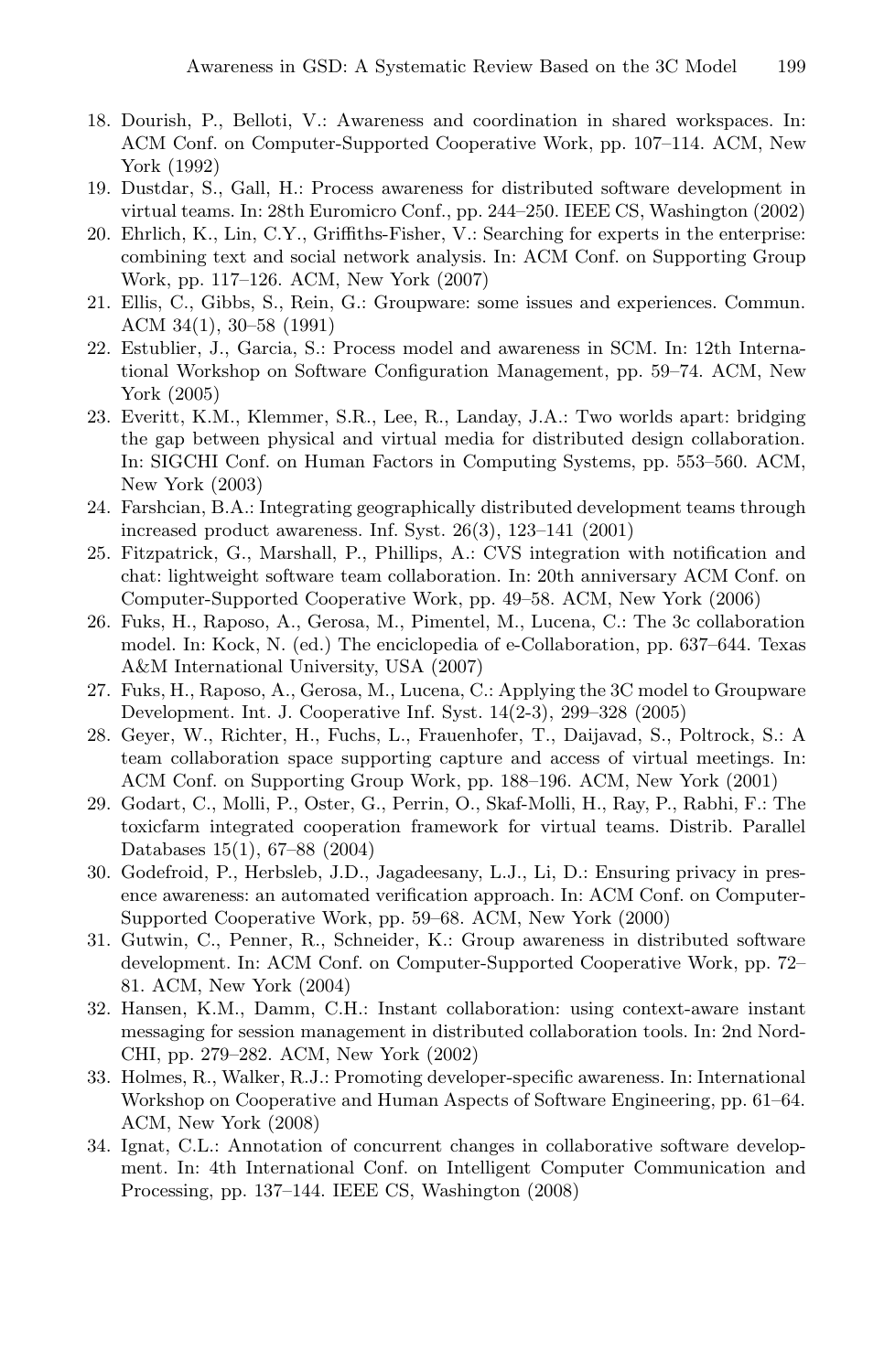- <span id="page-15-14"></span><span id="page-15-9"></span><span id="page-15-8"></span><span id="page-15-3"></span><span id="page-15-1"></span>35. Ivcek, M., Galinac, T.: Aspects of quality assurance in global software development organization. In: 31st International Convention MIPRO, pp. 150–155 (2008)
- <span id="page-15-6"></span>36. Jacovi, M., Soroka, V., Ur, S.: Why do we ReachOut?: functions of a semi-persistent peer support tool. In: ACM Conf. on Supporting Group Work, pp. 161–169. ACM, New York (2003)
- <span id="page-15-15"></span>37. Jang, C.Y., Steinfield, C., Pfaff, B.: Virtual team awareness and groupware support: An evaluation of the teamscope system. Int. J. Hum.–Comput. Stud. 56(1), 109– 126 (2002)
- <span id="page-15-13"></span>38. Jimenez, M., Piattini, M., Vizcaño, A.: Challenges and improvements in distributed software development: A systematic review. Adv. Softw. Eng., 1–14 (2009)
- <span id="page-15-12"></span>39. Kirsch-Pinheiro, M., de Lima, J.V., Borges, M.R.S.: A framework for awareness support in groupware systems. Comput. Ind. 52(1), 47–57 (2003)
- 40. Kitchenham, B.: Procedures for performing systematic reviews. Technical Report TR/SE-0401, Keele University and NICTA (2004)
- <span id="page-15-5"></span>41. Mangan, M., Borges, M., Werner, C.: A middleware to increase awareness in distributed software development workspaces. In: 10th Brazilian Symposium on Multimedia and the Web 2nd Latin American Web Congress, pp. 62–64. IEEE CS, Washington (2004)
- <span id="page-15-4"></span>42. Minto, S., Murphy, G.C.: Recommending emergent teams. In: 4th International Workshop on Mining Software Repositories, p. 5. IEEE CS, Washington (2007)
- <span id="page-15-16"></span>43. Mockus, A., Herbsleb, J.D.: Expertise browser: a quantitative approach to identifying expertise. In: 24th International Conf. on Software Engineering, pp. 503–512. ACM, New York (2002)
- <span id="page-15-7"></span>44. Muhammad, A., Enríquez, A.M.M., Decouchant, D.: Awareness and coordination for web cooperative authoring. In: Szczepaniak, P.S., Kacprzyk, J., Niewiadomski, A. (eds.) AWIC 2005. LNCS (LNAI), vol. 3528, pp. 327–333. Springer, Heidelberg (2005)
- <span id="page-15-11"></span>45. Neale, D.C., Carroll, J.M., Rosson, M.B.: Evaluating computer-supported cooperative work: models and frameworks. In: ACM Conf. on Computer-Supported Cooperative Work, pp. 112–121. ACM, New York (2004)
- <span id="page-15-2"></span>46. Nutter, D., Boldyreff, C.: Historical awareness support and its evaluation in collaborative software engineering. In: 12th IEEE International Workshop on Enabling Technologies, pp. 171–176. IEEE CS, Washington (2003)
- <span id="page-15-0"></span>47. Omoronyia, I., Ferguson, J., Roper, M., Wood, M.: Using developer activity data to enhance awareness during collaborative software development. Comput. Supported Coop. Work 18(5-6), 509–558 (2009)
- <span id="page-15-10"></span>48. O'Reilly, C., Bustard, D., Morrow, P.: The war room command console: shared visualizations for inclusive team coordination. In: ACM Symposium on Software Visualization, pp. 57–65. ACM, New York (2005)
- 49. Prikladnicki, R., Damian, D., Audy, J.L.N.: Patterns of evolution in the practice of distributed software development in wholly owned subsidiaries: A preliminary capability model. In: IEEE International Conf. on Global Software Engineering, pp. 99–108. IEEE CS, Washington (2008)
- 50. Robinson, M., Kalakota, R.: Offshore Outsourcing: Business Models, ROI and Best Practices. Mivar Press, Georgia (2004)
- 51. Sarma, A., van der Hoek, A.: Towards awareness in the large. In: IEEE International Conf. on Global Software Engineering, pp. 127–131. IEEE CS, Washington (2006)